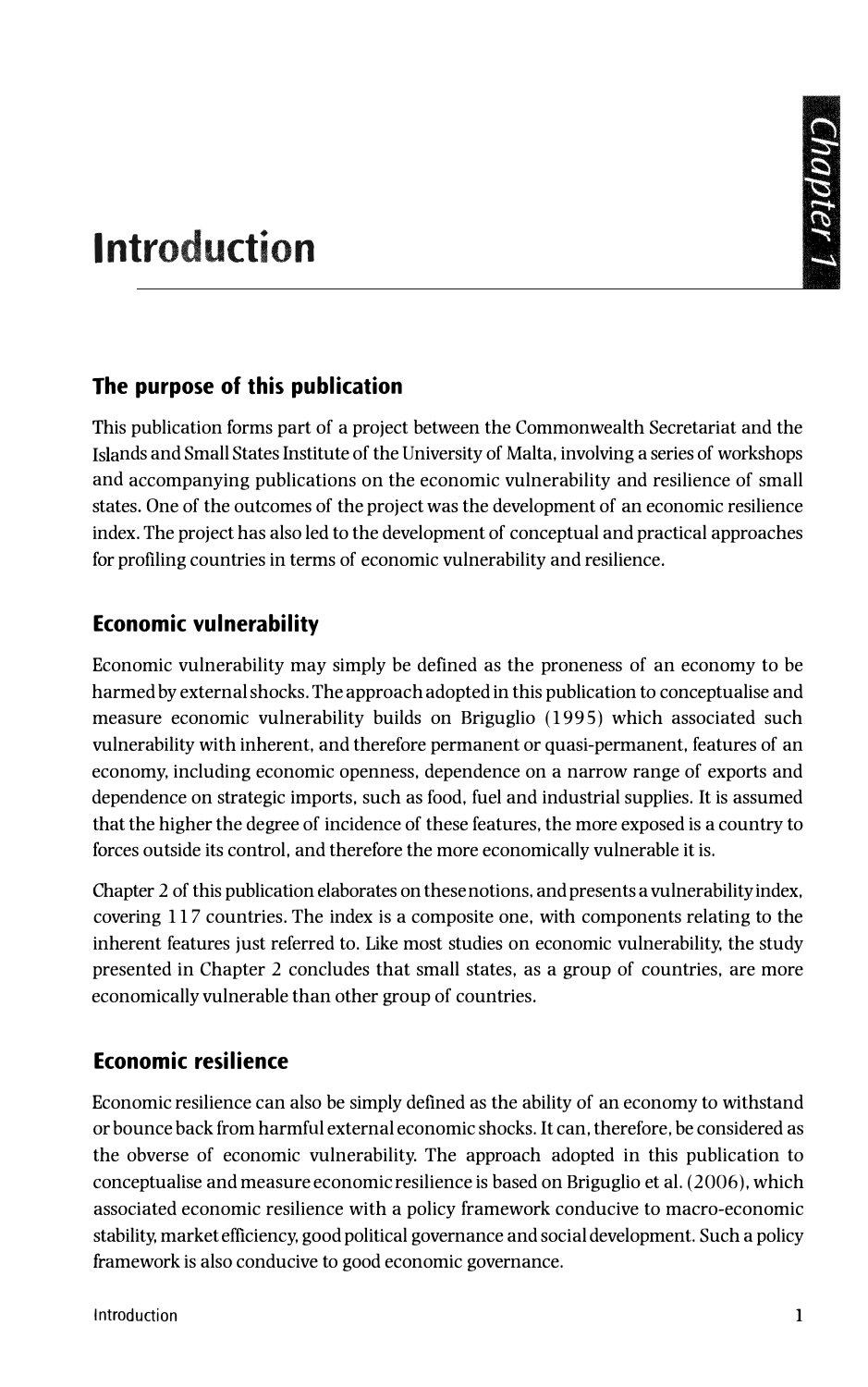Chapter 3 of this publication discusses these facets of economic resilience and presents a resilience index, covering 86 countries. Again, the index is a composite one, with components relating to the four aspects of economic resilience mentioned. Many of the small states included in the index had a relatively high resilience score, which. as we shall argue in the next section, could explain why small states may perform relatively well economically in spite of their economic vulnerability.

## **Juxtaposing vulnerability and resilience**

The risk of a country being harmed by external shocks therefore is likely to be higher for vulnerable economies and lower for resilient economies. In other words, an economy can be highly exposed to harmful external shocks, but it may be able to withstand or bounce back from such shocks due to a policy framework which builds economic resilience.

Chapter 4 of this volume juxtaposes economic vulnerability and economic resilience, using the two indices described in Chapter 2 and Chapter 3. to classify countries into four categories, in terms of their vulnerability and resilience scores, and to propose a methodological approach for assessing the risk of being harmed by shocks.

One of the country categories is the 'self-made' category referring to small states that are very economically vulnerable but at the same time are well-governed economically. On the other hand, the 'worst case' category refers to small vulnerable economies that are badly governed economically. The other two categories are the 'best case' category referring to countries that are not very economically vulnerable and at the same time are well-governed economically, and the 'prodigal son' category, referring to countries that are not very economically vulnerable and but are badly-governed economically.

On the basis of this country categorisation, Briguglio (2003) proposed the term 'Singapore Paradox' referring to the reality that although Singapore is highly exposed to exogenous shocks, this small island state has managed to register high rates of economic growth and to attain high GDP per capita. This reality can be explained in terms of the ability of Singapore to build resilience in the face of external shocks.

## **Profiling countries for vulnerability and resilience**

Part 2 of this volume relates to a country profiling exercise that can be conducted to assess the extent of economic vulnerability and the extent of economic resilience of a national economy.

Chapter 5 proposes a conceptual profiling approach based on the findings of chapters 2 and 3 of this volume, and extends these concepts as may be appropriate for an individual country setting. The derivation of the economic vulnerability/resilience profile proposed is based on three facets, namely:

• *An assessment of the symptoms of economic vulnerability.* This facet relates to the manifestations of vulnerability and attempts to determine whether a country appears to be suffering from any one or more of the symptoms of vulnerability or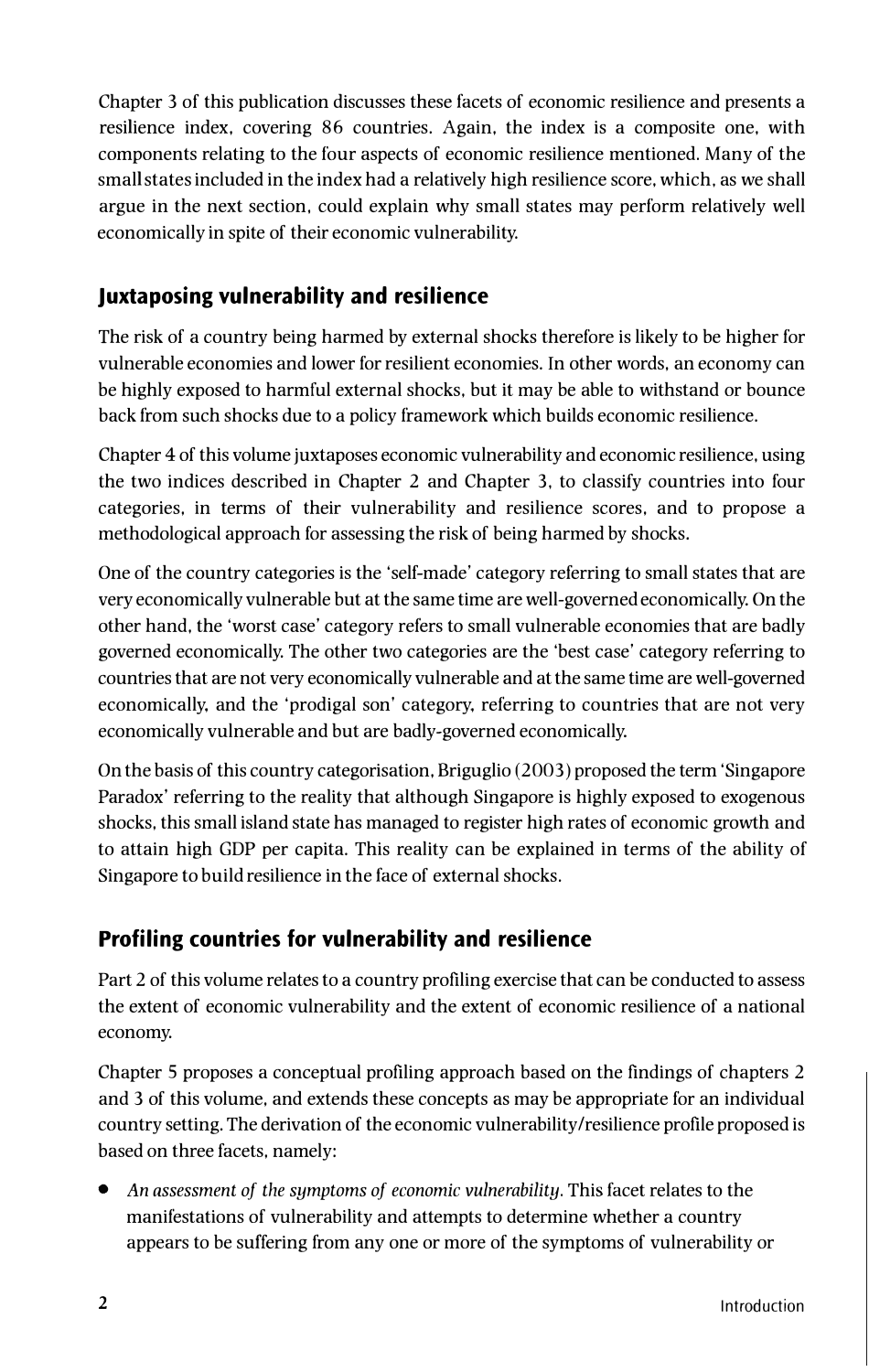otherwise. This gives a first indication within the country profile as to which areas of economic activity or policy may be conducive to economic vulnerability.

- *An assessment of the causes of economic vulnerability.* This facet of the profile relates to the underlying causes of vulnerability and is aimed at assessing the inherent fundamental conditions which may be rendering a country vulnerable to exogenous shocks.
- *An assessment of the sources of economic resilience.* This facet of the profile aims to highlight the strengths and weaknesses within the policy formulation milieu of a country towards the objective of economic resilience building.

A practical guide as to how the vulnerability/profiling profiling exercise can be carried out is proposed in Chapter 6. The guide is aimed at enabling governments to conduct profiles for their own countries, and should should also be useful.

# **Profiles of three small island developing states**

Part 3 of this publication presents three profiles of small island developing states that were undertaken by the Commonwealth Secretariat and the University of Malta in collaboration with the respective governments of these states. The three countries profiled are St Lucia, Seychelles and Vanuatu. In all three profiling exercises, public officials and civil society representatives were consulted and participated actively in the process.

The profiles produced interesting results, and although there were differences between the three small island states, there was a common characteristic, in that they all have very open economies, and are therefore very highly exposed to economic conditions in the rest of the world. There is a awareness in these states that good economic governance is conducive for resilience building, but the profiling exercises identified a number of gaps in the policy frameworks of these states.

# **Country analysis by international organisations**

The book carries an annex to provide readers with an overview of the country analysis undertaken by international and regional organisations. It should assist readers to identify the strengths and weaknesses of the various analyses and to conduct and compare the approaches by different organisations with the vulnerability and resilience profiling being proposed by the Commonwealth Secretariat. One of the strengths of the Commonwealth Secretariat's profiling exercise is that it is a framework focused on a particular category of countries - small states, and has therefore been tailored to the special challenges faced by these countries, moving away from the 'one size fits all' assessments conducted by other organisations.

The annex presents the work being undertaken by selected international organisations and regional development banks to assess the economic and social situation in countries. The focus is on:

• the IMF's vulnerability indicators, Article IV and Financial Sector Assessment Program (FSAP);